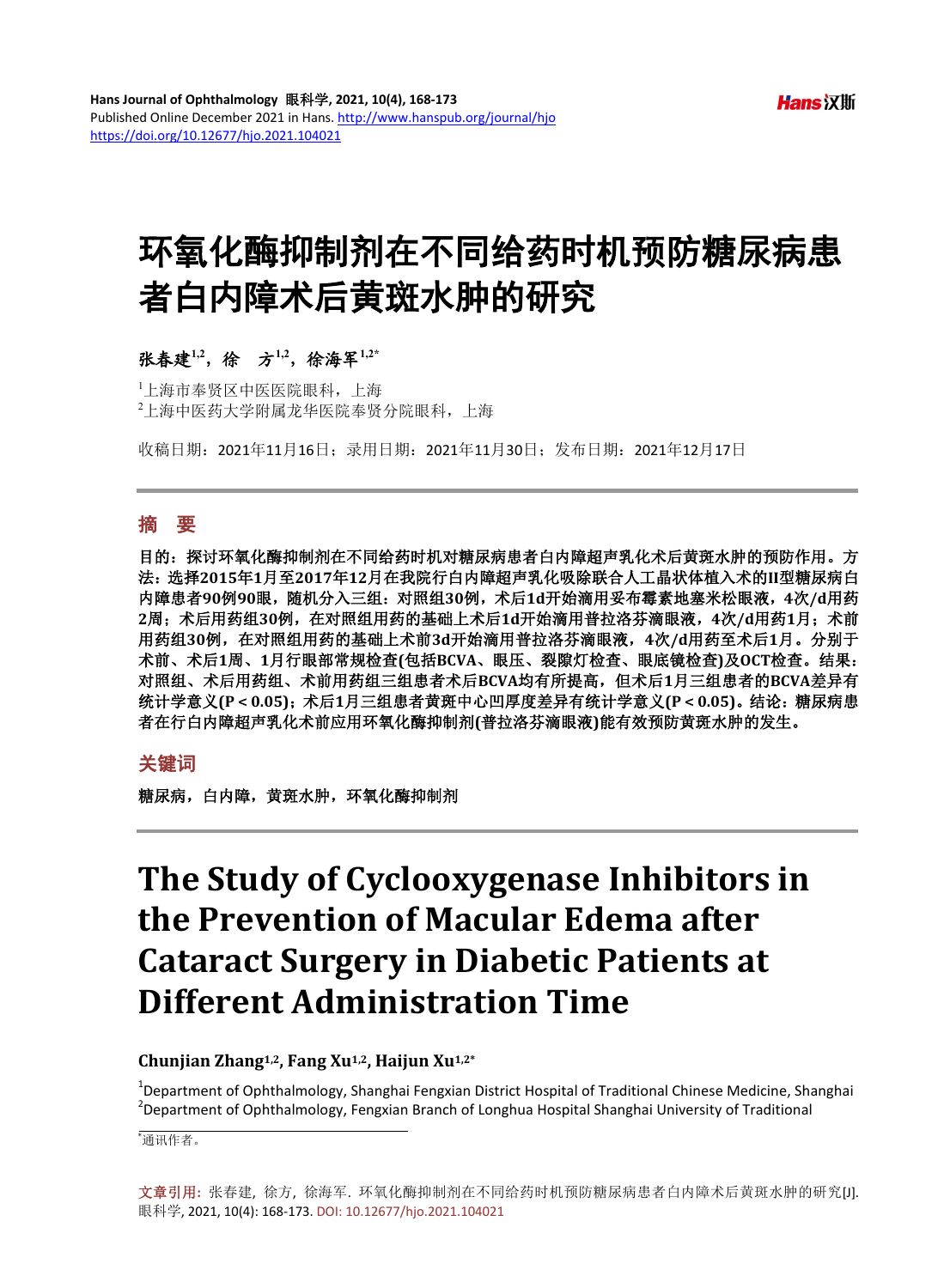Chinese Medicine, Shanghai

Received: Nov.  $16^{th}$ , 2021; accepted: Nov.  $30^{th}$ , 2021; published: Dec.  $17^{th}$ , 2021

# **Abstract**

**Objective: To explore the preventive effect of cyclooxygenase inhibitors on macular edema after phacoemulsification in diabetic patients at different administration time. Methods: From January 2015 to December 2017, 90 eyes of type 2 diabetic cataract patients who underwent phacoemulsification combined with intraocular lens implantation in our hospital were selected and randomly divided into three groups: 30 cases in the control group were treated with tobramycin and dexamethasone eye drops 1 day after operation, 4 times a day for 2 weeks; 30 patients in the postoperative medication group, on the basis of the control group, were treated with pranoprofen eye drops 1 day after the operation, 4 times a day for 1 month; 30 patients in the preoperative medication group, on the basis of the medication in the control group, were treated with pranoprofen eye drops 3 days before the operation, and the medication was administered 4 times per day until 1 month after the operation. Routine eye examinations (including BCVA, intraocular pressure, slit lamp examination, and fundoscopy) and OCT examination were performed before surgery, 1 week and 1 month after surgery. Results: The BCVA of the three groups of the control group, the postoperative medication group and the preoperative medication group all improved after surgery, but the difference in BCVA of the three groups was statistically significant (P < 0.05); the difference in the thickness of the fovea of the three groups was statistically significant at the first month after surgery (P < 0.05). Conclusion: The application of cyclooxygenase inhibitors (pranoprofen eye drops) in diabetic patients before phacoemulsification can effectively prevent the occurrence of macular edema.**

# **Keywords**

**Diabetes, Cataract, Macular Edema, Cyclooxygenase Inhibitors**

Copyright © 2021 by author(s) and Hans Publishers Inc. This work is licensed under the Creative Commons Attribution International License (CC BY 4.0). <http://creativecommons.org/licenses/by/4.0/>

 $\odot$ Open Access $\left(\mathrm{cc}\right)$ 

# **1.** 引言

现代白内障超声乳化手术随着显微设备及手术技巧的进步,白内障手术已从以往的复明手术变为屈 光手术,具有切口小、术后反应小、术后视力恢复好等特点。但手术仍然破坏了血–视网膜屏障,加速 了微血管病变的发展,黄斑水肿成为术后影响视力恢复的最常见原因之一[\[1\]](#page-5-0),其严重程度与术后最佳矫 正视力(best corrected visual acuity, BCVA)存在负相关,尤其糖尿病患者术后黄斑水肿的发生率更高[\[2\]](#page-5-1) [\[3\]](#page-5-2)。 在手术过程中释放的炎性介质在环氧化酶(COX)的作用下合成前列腺素,导致黄斑区视网膜毛细血管通 透性增加,发生黄斑水肿[\[4\]](#page-5-3)。普拉洛芬滴眼液其药物为环氧化酶抑制剂,通过抑制环氧化酶的活性起到 阻断前列腺素合成和稳定细胞膜的作用,进而减少毛细血管向周边组织间隙渗液,达到减轻局部炎症反 应的效果[\[5\]](#page-5-4)。为此,我们研究普拉洛芬滴眼液在不同给药时机对糖尿病患者白内障超声乳化术后黄斑水 肿的预防作用,指导糖尿病患者白内障手术围手术期临床用药,以提高患者术后视功能。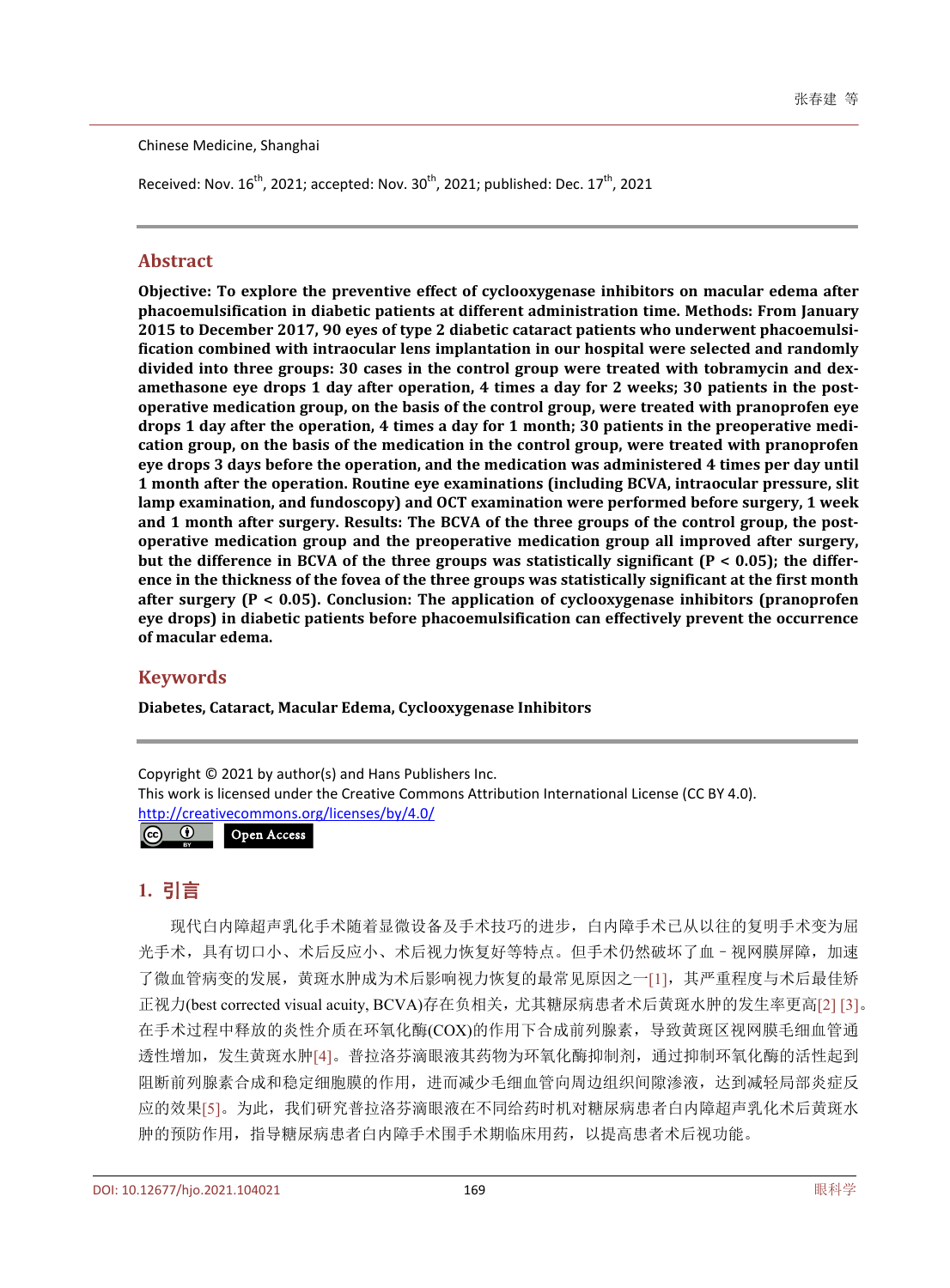# **2.** 资料与方法

#### **2.1.** 一般资料

选择 2015 年 1 月至 2017 年 12 月在上海市奉贤区中医医院行白内障超声乳化吸除联合人工晶状体植 入术的Ⅱ型糖尿病白内障患者 90 例 90 眼, 其中男 36 例, 女 54 例。患者年龄 55~86 岁, 平均(67.1 ± 7.1) 岁。将上述患者随机分为对照组、术后用药组、术前用药组,每组 30 例。所有患者均行白内障超声乳化 吸除联合人工晶体植入术,手术均由同一高年资、有经验的手术医师操作完成。统计三组患者一般资料 及眼部一般资料,经统计学分析发现,两组患者性别、年龄、糖尿病病史、眼别、白内障病史、术前平 均 BCVA 及术前平均眼压等主要基线资料经比较无统计学差异(P > 0.05),三组间具有可比性,可进行后 续对比研究。详[见表](#page-2-0) 1。

| 因素           | 对照组             | 术后用药组           | 术后用药组           |
|--------------|-----------------|-----------------|-----------------|
| 年龄(岁)        | $67.0 \pm 5.1$  | $67.4 \pm 5.6$  | $66.8 \pm 4.9$  |
| 性别 $n$ (%)   |                 |                 |                 |
| 男            | 12(40.0)        | 11(36.7)        | 13(43.3)        |
| 女            | 18(60.0)        | 19(63.3)        | 17(56.7)        |
| 糖尿病病史(年)     | $6.8 \pm 3.0$   | $7.2 \pm 3.5$   | $7.5 \pm 3.6$   |
| 眼别 $n$ (%)   |                 |                 |                 |
| 左眼           | 14(46.7)        | 15(50.0)        | 14(46.7)        |
| 右眼           | 16(53.3)        | 15(50.0)        | 16(53.3)        |
| 白内障病史(年)     | $3.8 \pm 2.5$   | $4.3 \pm 3.0$   | $4.1 \pm 2.8$   |
| 术前平均 BCVA    | $0.21 \pm 0.19$ | $0.26 \pm 0.23$ | $0.23 \pm 0.20$ |
| 术前平均眼压(mmHg) | $15.8 \pm 3.8$  | $15.3 \pm 3.2$  | $15.5 \pm 3.3$  |

<span id="page-2-0"></span>**Table 1.** General information and eye information of patients in the three groups 表 **1.** 三组患者一般资料及眼部一般资料情况

#### **2.2.** 纳入标准和排除标准

纳入标准:1) II 型糖尿病白内障患者;2) 患者术前一个月血糖均控制稳定,维持在 8 mmol/L 以下 者;3) 术前、术后经光学相干断层扫描(optical coherence tomography, OCT)扫描黄斑部成像清晰;4) 术 前如有糖尿病视网膜病变均处于 1~2 期且无黄斑水肿的白内障患者。

排除标准: 1) 术前有葡萄膜炎、青光眼、玻璃体积血、黄斑变性等疾病; 2) 晶体核硬度>III 级, 无 法进行术前 OCT 检查;3) 术中术后出现如严重角膜水肿、葡萄膜炎、继发性青光眼、后囊膜破裂、视 网膜脱离等并发症;4) 对非甾体类药物过敏;5) 术前 1 周内全身或局部应用过类固醇激素或非甾体类药 物治疗。

#### **2.3.** 研究方法

1) 临床分组: 将糖尿病白内障患者随机分入三组: 对照组 30 例, 术后 1d 开始滴用妥布霉素地塞米 松眼液,4 次/d 用药 2 周;术后用药组 30 例,在对照组用药的基础上术后 1d 开始滴用普拉洛芬滴眼液,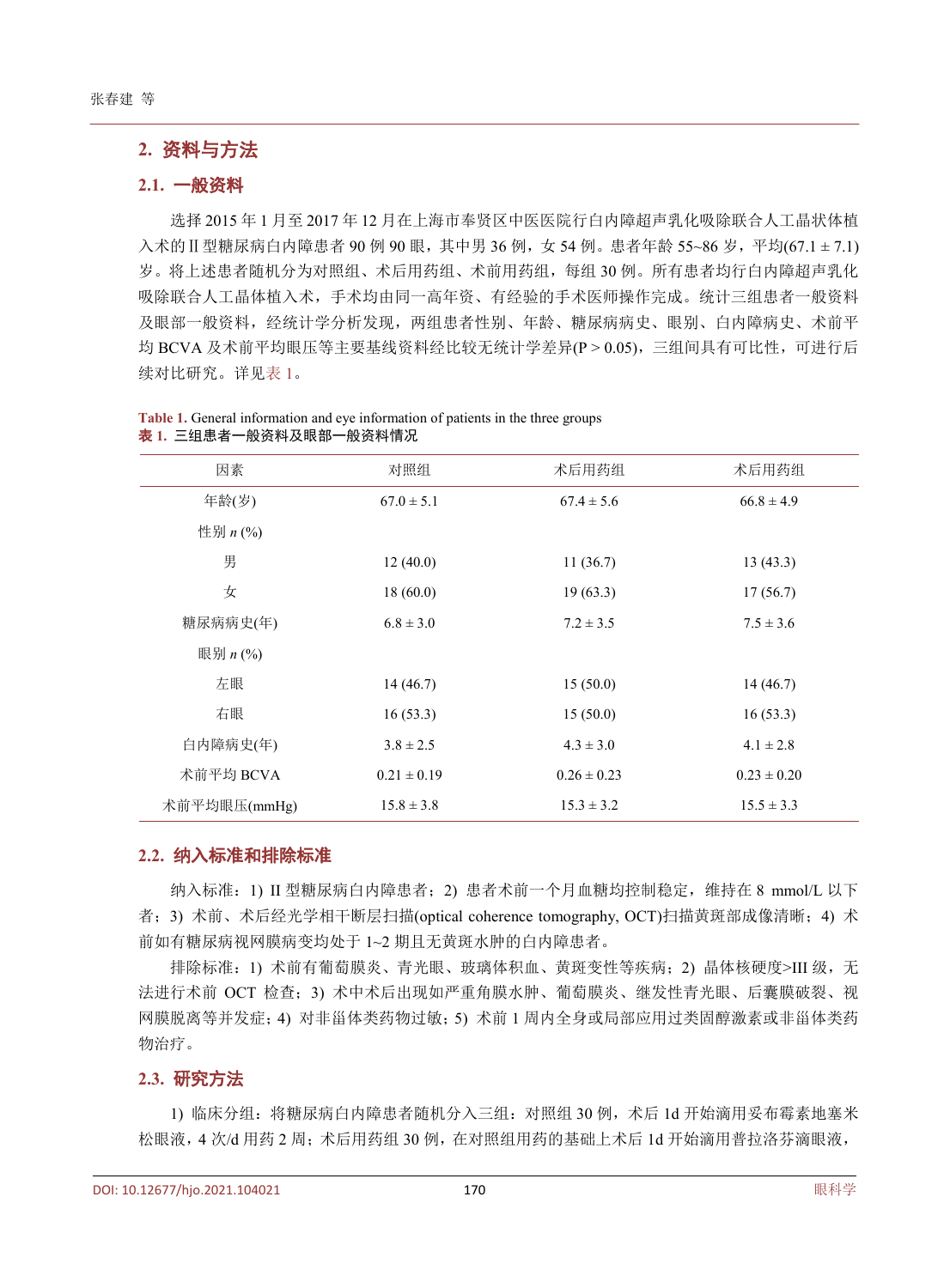4 次/d 用药 1 月;术前用药组 30 例,在对照组用药的基础上术前 3d 开始滴用普拉洛芬滴眼液,4 次/d 用 药至术后 1 月。

2) 观察指标:分别于术前、术后 1 周、1 月行眼部常规检查(包括 BCVA、眼压、裂隙灯检查、眼底 镜检查)及 OCT 检查。OCT 检查由同一位经验丰富的眼科技师采用光学相干断层扫描仪对患者黄斑部进 行检查,经软件处理后自动计算黄斑中央凹厚度。

#### **2.4.** 统计学方法

采用 SPSS21.0 软件进行统计学分析。计量资料以"均数 ± 标准差"表示, 组间比较采用多个样本 均数比较的方差分析,手术前后资料的比较采用配对 t 检验; 计数资料以频数和百分数表示, 组间比较  $R$ 用多个样本率比较的 $\gamma^2$ 检验。检验水准为 0.05, P < 0.05 表示有统计学差异。

#### **3.** 结果

#### **3.1.** 术后 **BCVA** 情况

[由表](#page-3-0) 2 可见,三组术后 1 周、1 月 BCVA 较术前差异有统计学意义(P < 0.05),患者视力均明显改善; 对比术后 1 周三组患者的 BCVA, 差异无统计学意义(P > 0.05); 对比术后 1 月三组患者的 BCVA, 差异 有统计学意义(P < 0.05)。

#### <span id="page-3-0"></span>**Table 2.** Comparison of BCVA in three groups of patients 表 **2.** 三组患者 BCVA 情况比较

| 组别    | 术前 BCVA         | 术后 1 周 BCVA     | 术后 1 月 BCVA     |
|-------|-----------------|-----------------|-----------------|
| 对照组   | $0.21 \pm 0.19$ | $0.48 \pm 0.22$ | $0.58 \pm 0.18$ |
| 术后用药组 | $0.26 \pm 0.23$ | $0.54 \pm 0.25$ | $0.71 \pm 0.15$ |
| 术前用药组 | $0.23 \pm 0.20$ | $0.57 \pm 0.24$ | $0.80 \pm 0.19$ |
|       |                 |                 |                 |

#### **3.2.** 术后眼压变化情况

[由表](#page-3-1) 3 可见,三组术后 1 周、1 月眼压较术前差异无统计学意义(P > 0.05);对比术后 1 周、1 月三组 患者眼压,差异无统计学意义(P > 0.05)。

<span id="page-3-1"></span>**Table 3.** Comparison of intraocular pressure among the three groups of patients 表 **3.** 三组患者眼压情况比较

| 组别    | 术前眼压(mmHg)     | 术后 1 周眼压(mmHg) | 术后 1 月眼压(mmHg) |
|-------|----------------|----------------|----------------|
| 对照组   | $15.8 \pm 3.8$ | $16.3 \pm 3.6$ | $15.9 \pm 3.9$ |
| 术后用药组 | $15.3 \pm 3.2$ | $16.1 \pm 2.8$ | $15.5 \pm 3.1$ |
| 术前用药组 | $15.5 \pm 3.3$ | $16.1 \pm 3.4$ | $15.7 \pm 3.5$ |

### **3.3.** 术后黄斑中央凹厚度情况

[由表](#page-4-0)4可见,对照组和术后用药组术后1周、1月黄斑中心凹厚度较术前差异有统计学意义(P < 0.05), 术后用药组术后 1 周、1 月黄斑中心凹厚度较术前差异无统计学意义(P > 0.05); 术前三组黄斑中心凹厚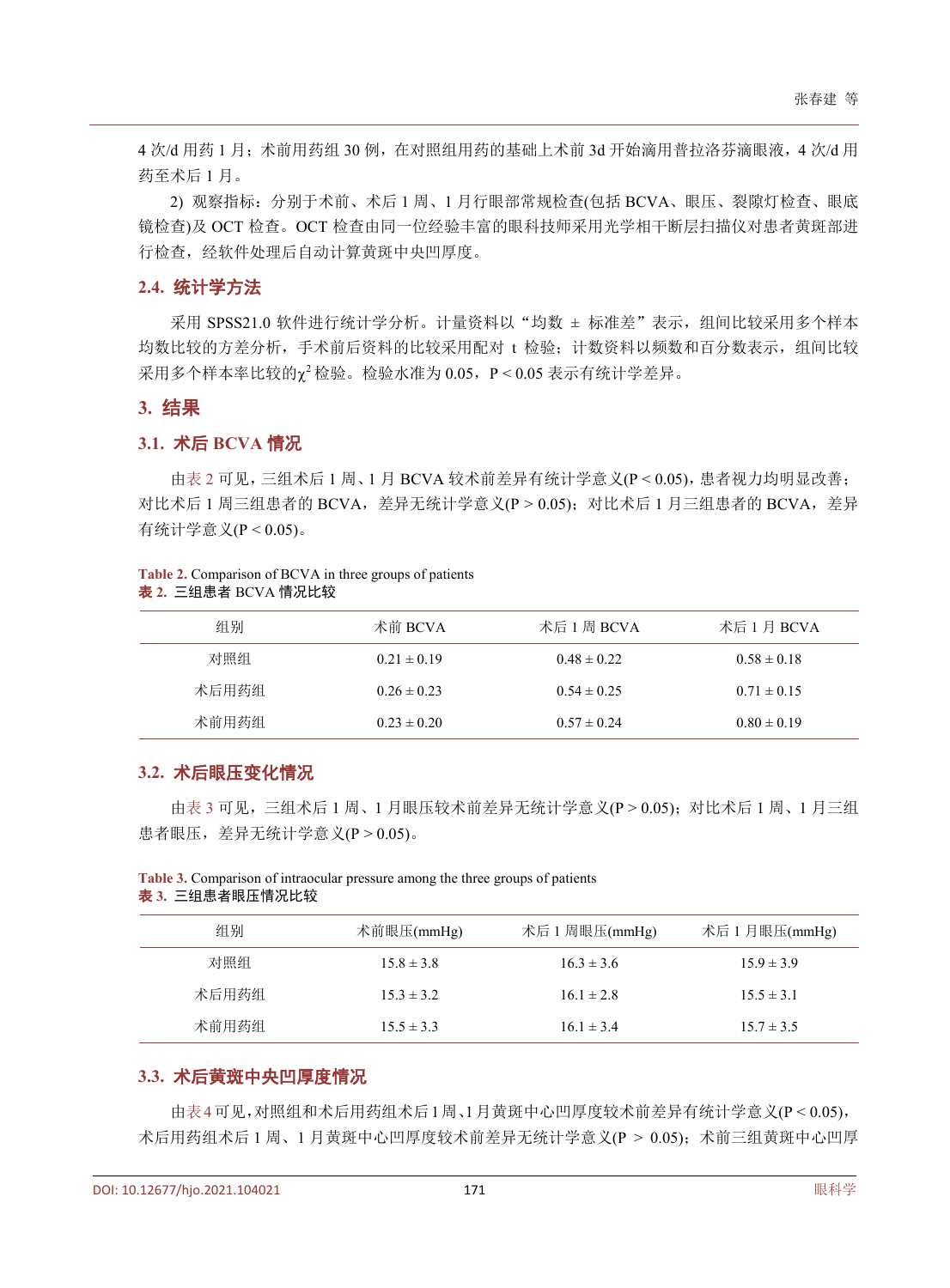度差异无统计学意义(P > 0.05), 对比术后 1 周三组患者黄斑中心凹厚度, 差异无统计学意义(P > 0.05), 对比术后 1 月三组患者黄斑中心凹厚度,差异有统计学意义(P < 0.05)。

| 组别    | 术前(µm)           | 术后 1 周(µm)       | 术后 1 月(µm)       |
|-------|------------------|------------------|------------------|
| 对照组   | $149.3 \pm 15.0$ | $170.1 \pm 22.6$ | $188.6 \pm 25.4$ |
| 术后用药组 | $150.2 \pm 16.6$ | $165.7 \pm 21.9$ | $175.4 \pm 24.5$ |
| 术前用药组 | $148.6 \pm 17.3$ | $155.2 \pm 20.7$ | $160.3 \pm 21.7$ |

<span id="page-4-0"></span>**Table 4.** Comparison of fovea thickness in three groups of patients 表 **4.** 三组患者黄斑中央凹厚度比较

## **4.** 讨论

白内障超声乳化术后并发黄斑水肿主要原因是:手术引起的机械性损伤引起葡萄膜炎,导致大量炎 性介质向眼后节释放,引起血–视网膜屏障的损伤,组织受损后破坏细胞膜磷脂并激活磷脂酶 A2 所产 生的花生四烯酸,在环氧化酶(COX)的作用下,合成前列腺素,导致黄斑区视网膜毛细血管通透性增加, 发生黄斑水肿[\[3\]](#page-5-2)。糖尿病患者由于长期慢性的高血糖,以及全身新陈代谢、内分泌及血液因素的影响, 既可引起视网膜微血管完整性的破坏,又可使视网膜微循环发生障碍。手术刺激则进一步导致血–视网 膜屏障的破坏和局部炎症反应的加剧,使视网膜血管的通透性明显增加[\[6\]](#page-5-5),黄斑水肿的发生率更高[\[7\]](#page-5-6)。 白内障超声乳化术后并发黄斑水肿多发生在术后 4~12 周,尤其是 4~6 周[\[8\]](#page-5-7),并可加速糖尿病视网膜病 变进展。

伴随着显微镜设备和眼科器械的更新换代,以及白内障医生手术熟练程度的增加,白内障超声乳化 术后的并发症包括黄斑水肿在内已得到较好的控制。但在一些有发生黄斑水肿的高危因素的患者,如白 内障合并有糖尿病者,术后黄斑水肿的发生率仍较高。OCT 是一种非接触、可重复、无创伤的检查方法, 为黄斑水肿的形态学检查提供了活体检查方法,可以清晰地显示黄斑区视网膜的外观和内部结构,能够 直观、定量地检测黄斑水肿,无创、快捷、安全[\[9\]](#page-5-8)。研究表明,真正与视力下降有关的是黄斑部视网膜的 增厚程度,OCT 测得的黄斑中心凹厚度与视力呈负相关[\[10\]](#page-5-9)。因此,临床上对于行白内障超声乳化吸除手 术的糖尿病患者,眼科医生应该加强宣教,嘱咐患者定期前来复诊,行眼部检查尤其是 OCT 检查,能够在 早期发现黄斑部是否有视网膜增厚的情况,是否发生了黄斑水肿。眼科医生再根据检查的情况采取针对性 的措施,以期望患者获得术后最佳的视功能。但如果在临床工作中,对于糖尿病白内障患者在手术之前能 够依据黄斑水肿发生的病理生理机制给予针对性的预防性用药,根据研究可见术后黄斑水肿的发生率大为 降低,这样更有利于糖尿病白内障患者手术后视力的恢复。

本研究选择普拉洛芬滴眼液作为药物治疗,它是环氧化酶抑制剂,主要成分为普拉洛芬,通过抑制 环氧化酶的活性起到阻断前列腺素合成和稳定细胞膜的作用,从而减轻术后炎症反应并预防术后黄斑水 肿的发生,同时又避免了长期应用糖皮质激素所带来的副作用。本研究中术后 1 月: 术前用药组黄斑中 心凹厚度增厚少于术后用药组和对照组,术后黄斑中心凹厚度比较差异有统计学意义(P < 0.05);术前用 药组 BCVA 好于术后用药组和对照组,术后视力比较差异有统计学意义(P < 0.05)。

研究表明,糖尿病患者接受白内障超声乳化手术,在术后增加应用普拉洛芬滴眼液对于预防黄斑水 肿的发生效果好于术后仅应用妥布霉素地塞米松滴眼液,而在术前 3d 开始应用普拉洛芬滴眼液对于预防 黄斑水肿的发生效果好于仅术后开始应用普拉洛芬滴眼液。这主要是由于环氧化酶抑制剂可以抑制前列 腺素的生成,但对已生成的可能没有直接作用。可见,环氧化酶抑制剂用于预防糖尿病患者白内障超声